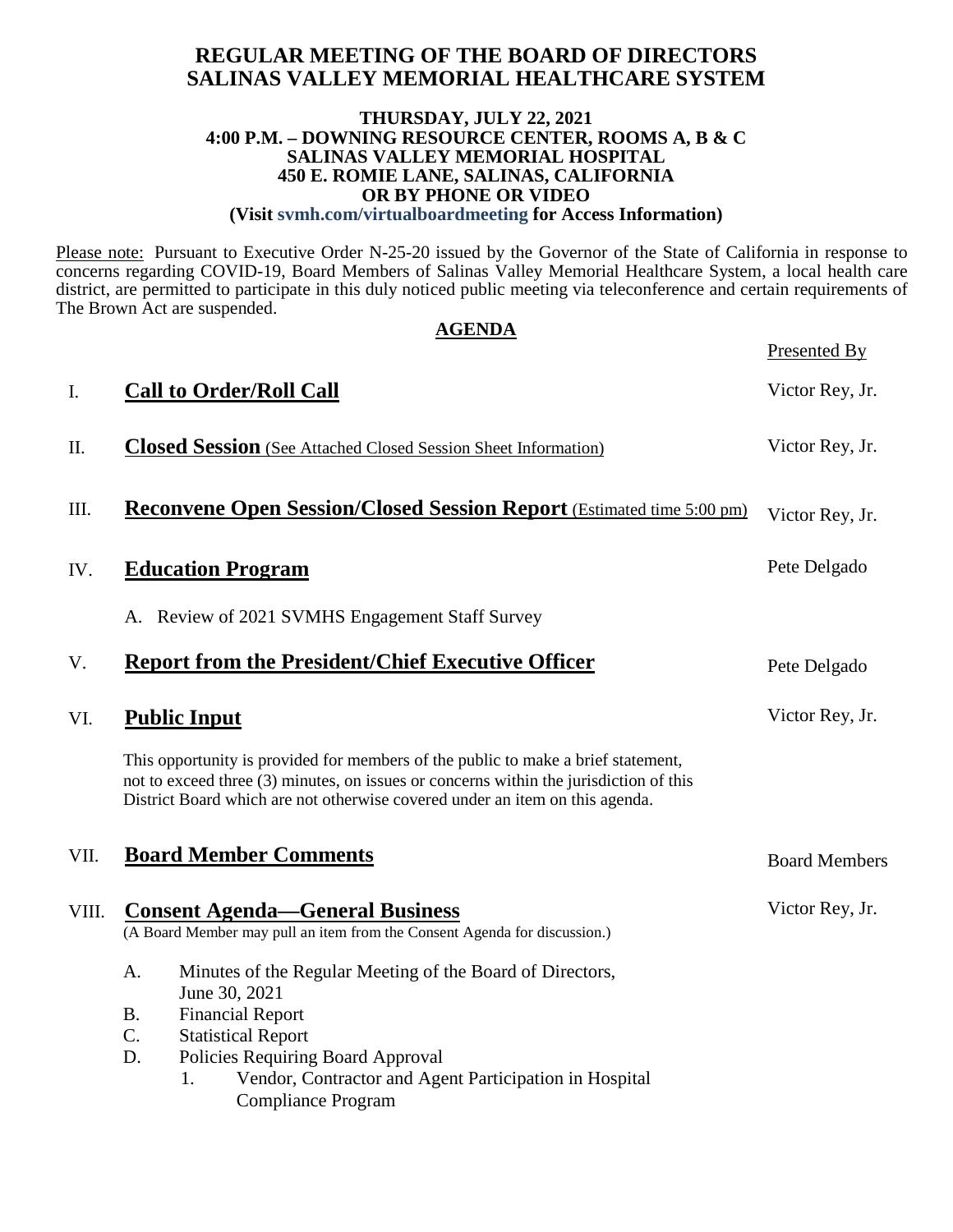- Board President Report
- Board Questions to Board President/Staff
- > Motion/Second
- $\triangleright$  Public Comment
- $\triangleright$  Board Discussion/Deliberation
- $\triangleright$  Action by Board/Roll Call Vote

## IX. **Reports on Standing and Special Committees**

| A.        | <b>Quality and Efficient Practices Committee - Minutes from the</b><br>July 19, 2021 Quality and Efficient Practices Committee meeting<br>have been provided to the Board. Additional Report from<br>Committee Chair, if any.                                                                                                                                                                                                                                                                                                                                                                                                                                                                                                                                                                                                                                                                   | Juan Cabrera             |
|-----------|-------------------------------------------------------------------------------------------------------------------------------------------------------------------------------------------------------------------------------------------------------------------------------------------------------------------------------------------------------------------------------------------------------------------------------------------------------------------------------------------------------------------------------------------------------------------------------------------------------------------------------------------------------------------------------------------------------------------------------------------------------------------------------------------------------------------------------------------------------------------------------------------------|--------------------------|
| <b>B.</b> | <b>Finance Committee - Minutes from the July 19, 2021 Finance</b><br>Committee meeting have been provided to the Board. Two<br>proposed recommendations have been made to the Board.                                                                                                                                                                                                                                                                                                                                                                                                                                                                                                                                                                                                                                                                                                            | <b>Richard Turner</b>    |
|           | 1.<br>Recommend Board Approval of Updated Project Cost Estimate and<br>Award Contract to C. Overaa & Co. for the SVMH Downing<br><b>Resource Center Parking Garage Annex</b><br>$\triangleright$ Committee Chair Report<br>> Board Questions to Committee Chair/Staff<br>Motion/Second<br>➤<br>$\triangleright$ Public Comment<br>> Board Discussion/Deliberation<br>> Action by Board/Roll Call Vote<br>2.<br>Recommend to Board of Directors to Authorize the SVMHS<br>President/Chief Executive Officer to Approve Certain Change<br>Orders for the Downing Resource Center Parking Garage Annex<br>and Ancillary Improvements<br>$\triangleright$ Committee Chair Report<br><b>Board Questions to Committee Chair/Staff</b><br>➤<br>$\triangleright$ Motion/Second<br>$\triangleright$ Public Comment<br>$\triangleright$ Board Discussion/Deliberation<br>> Action by Board/Roll Call Vote |                          |
| C.        | Personnel, Pension and Investment Committee - Minutes from<br>the July 20, 2021 Personnel, Pension and Investment Committee<br>meeting have been provided to the Board. Additional Report from<br>Committee Chair, if any.                                                                                                                                                                                                                                                                                                                                                                                                                                                                                                                                                                                                                                                                      | Regina M. Gage           |
| D.        | <b>Transformation, Strategic Planning, and Governance</b><br><b>Committee - Minutes from the July 21, 2021 Transformation,</b><br>Strategic Planning, and Governance have been provided to the<br>Board. One proposed recommendation has been made to the<br>Board.                                                                                                                                                                                                                                                                                                                                                                                                                                                                                                                                                                                                                             | Joel Hernandez<br>Laguna |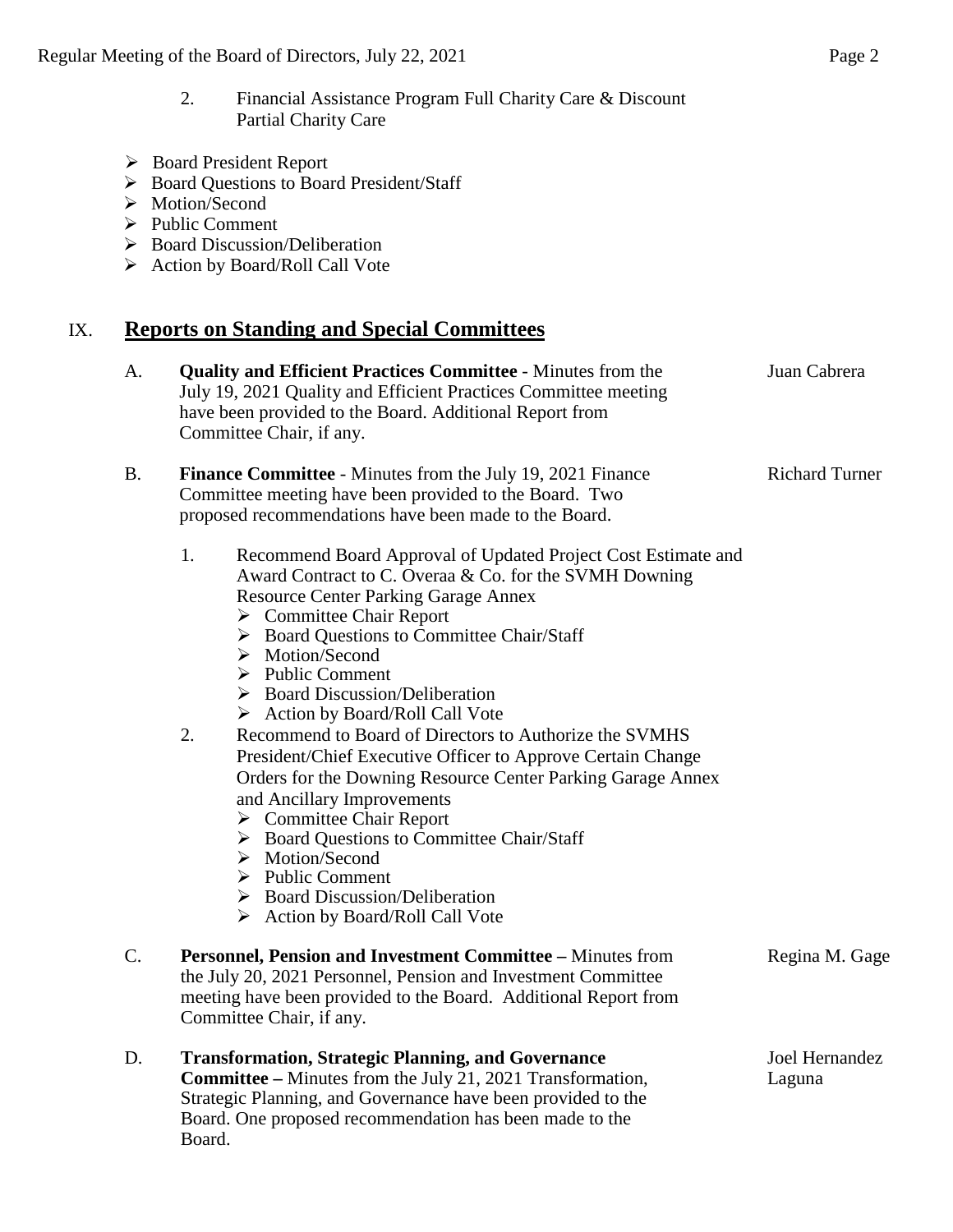- 1. Recommend Board Approval of Appointment of Subject Matter Expert to Community Advocacy Committee
	- **►** Committee Chair Report
	- ▶ Board Questions to Committee Chair/Staff
	- > Motion/Second
	- $\triangleright$  Public Comment
	- $\triangleright$  Board Discussion/Deliberation
	- $\triangleright$  Action by Board/Roll Call Vote

## X. **Report on Behalf of the Medical Executive Committee (MEC) Meeting of July 8, 2021, and Recommendations for Board Approval of the following:**

- A. From the Credentials Committee:
	- 1. Credentials Committee Report
- B. From the Interdisciplinary Practice Committee: 1. Interdisciplinary Practice Committee Report
- Chief of Staff Report
- $\triangleright$  Board Questions to Chief of Staff
- > Motion/Second
- $\triangleright$  Public Comment
- $\triangleright$  Board Discussion/Deliberation
- $\triangleright$  Action by Board/Roll Call Vote
- XI. **Extended Closed Session** (if necessary) (See Attached Closed Session Sheet Information)
- XII. **Adjournment** The next Regular Meeting of the Board of Directors is scheduled for **Thursday, August 26, 2021, at 4:00 p.m.**

The complete Board packet including subsequently distributed materials and presentations is available at the Board Meeting and in the Human Resources Department of the District. All items appearing on the agenda are subject to action by the Board. Staff and Committee recommendations are subject to change by the Board.

Notes: Requests for a disability related modification or accommodation, including auxiliary aids or services, in order to attend or participate in a meeting should be made to the Executive Assistant during regular business hours at 831-755-0741. Notification received 48 hours before the meeting will enable the District to make reasonable accommodations.

Victor Rey, Jr.

Rachel McCarthy Beck, M.D.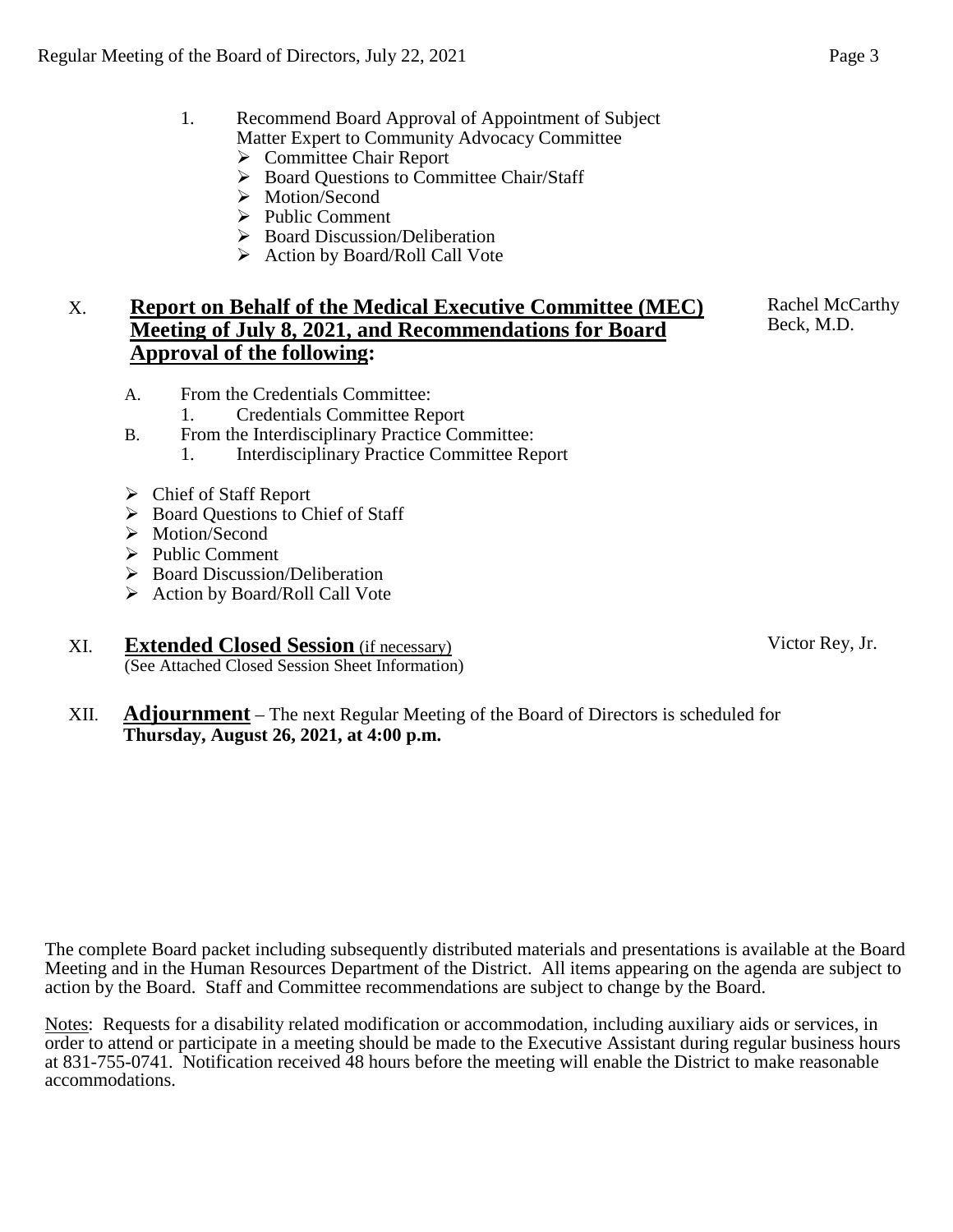#### **SALINAS VALLEY MEMORIAL HEALTHCARE SYSTEM BOARD OF DIRECTORS AGENDA FOR CLOSED SESSION**

Pursuant to California Government Code Section 54954.2 and 54954.5, the board agenda may describe closed session agenda items as provided below. No legislative body or elected official shall be in violation of Section 54954.2 or 54956 if the closed session items are described in substantial compliance with Section 54954.5 of the Government Code.

### **CLOSED SESSION AGENDA ITEMS**

## **[ ] LICENSE/PERMIT DETERMINATION**

(Government Code §54956.7)

**Applicant(s)**: (Specify number of applicants)

#### **[ ] CONFERENCE WITH REAL PROPERTY NEGOTIATORS** (Government Code §54956.8)

**Property:** (Specify street address, or if no street address, the parcel number or other unique reference, of the real property under negotiation):

**Agency negotiator:** (Specify names of negotiators attending the closed session):

**Negotiating parties**: (Specify name of party (not agent): **Under negotiation:** (Specify whether instruction to negotiator will concern price, terms of payment, or both):

## **[ ] CONFERENCE WITH LEGAL COUNSEL-EXISTING LITIGATION**

(Government Code §54956.9(d)(1))

**Name of case:** (Specify by reference to claimant's name, names of parties, case or claim numbers):

 $\overline{\phantom{0}}$ , or **Case name unspecified:** (Specify whether disclosure would jeopardize service of process or existing settlement negotiations):

#### **[ ] CONFERENCE WITH LEGAL COUNSEL-ANTICIPATED LITIGATION** (Government Code §54956.9)

Significant exposure to litigation pursuant to Section 54956.9(d)(2) or (3) (Number of potential cases):

Additional information required pursuant to Section 54956.9(e):

Initiation of litigation pursuant to Section 54956.9(d)(4) (Number of potential cases):

## **[ ] LIABILITY CLAIMS**

(Government Code §54956.95)

**Claimant:** (Specify name unless unspecified pursuant to Section 54961):

## **Agency claimed against**: (Specify name):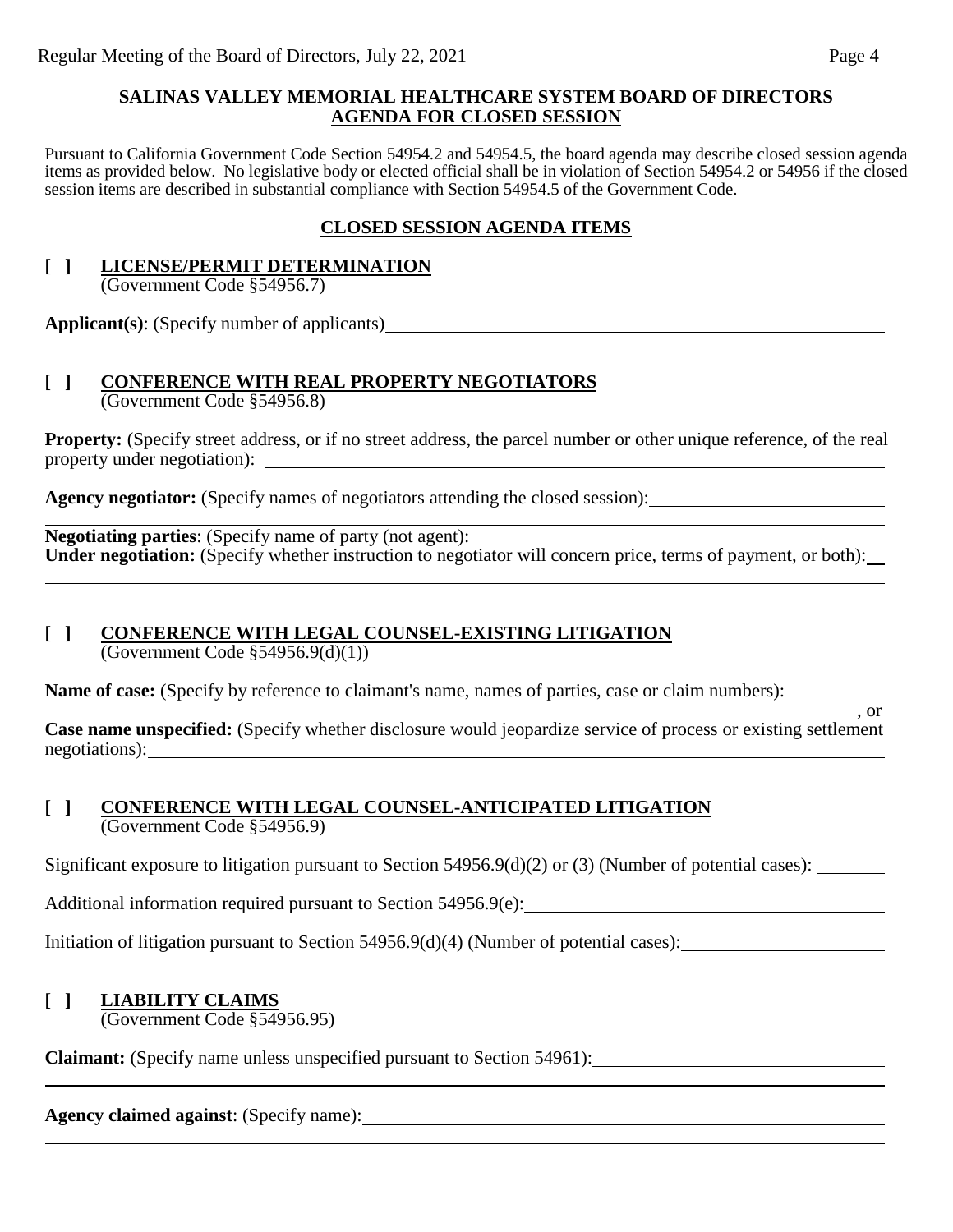#### **[ ] THREAT TO PUBLIC SERVICES OR FACILITIES** (Government Code §54957)

**Consultation with**: (Specify name of law enforcement agency and title of officer):

### **[ ] PUBLIC EMPLOYEE APPOINTMENT**

(Government Code §54957)

**Title**: (Specify description of position to be filled):

### **[ ] PUBLIC EMPLOYMENT**

(Government Code §54957)

**Title:** (Specify description of position to be filled):

#### **[ ] PUBLIC EMPLOYEE PERFORMANCE EVALUATION** (Government Code §54957)

**Title:** (Specify position title of employee being reviewed):

# **[ ] PUBLIC EMPLOYEE DISCIPLINE/DISMISSAL/RELEASE**

(Government Code §54957)

(No additional information is required in connection with a closed session to consider discipline, dismissal, or release of a public employee. Discipline includes potential reduction of compensation.)

#### **[ X ] CONFERENCE WITH LABOR NEGOTIATOR** (Government Code §54957.6)

**Agency designated representative:** (Specify name of designated representatives attending the closed session): Pete Delgado

**Employee organization**: (Specify name of organization representing employee or employees in question): National Union of Healthcare Workers, ESC Local 20 , or

**Unrepresented employee**: (Specify position title of unrepresented employee who is the subject of the negotiations):

## **[ ] CASE REVIEW/PLANNING**

(Government Code §54957.8)

(No additional information is required to consider case review or planning.)